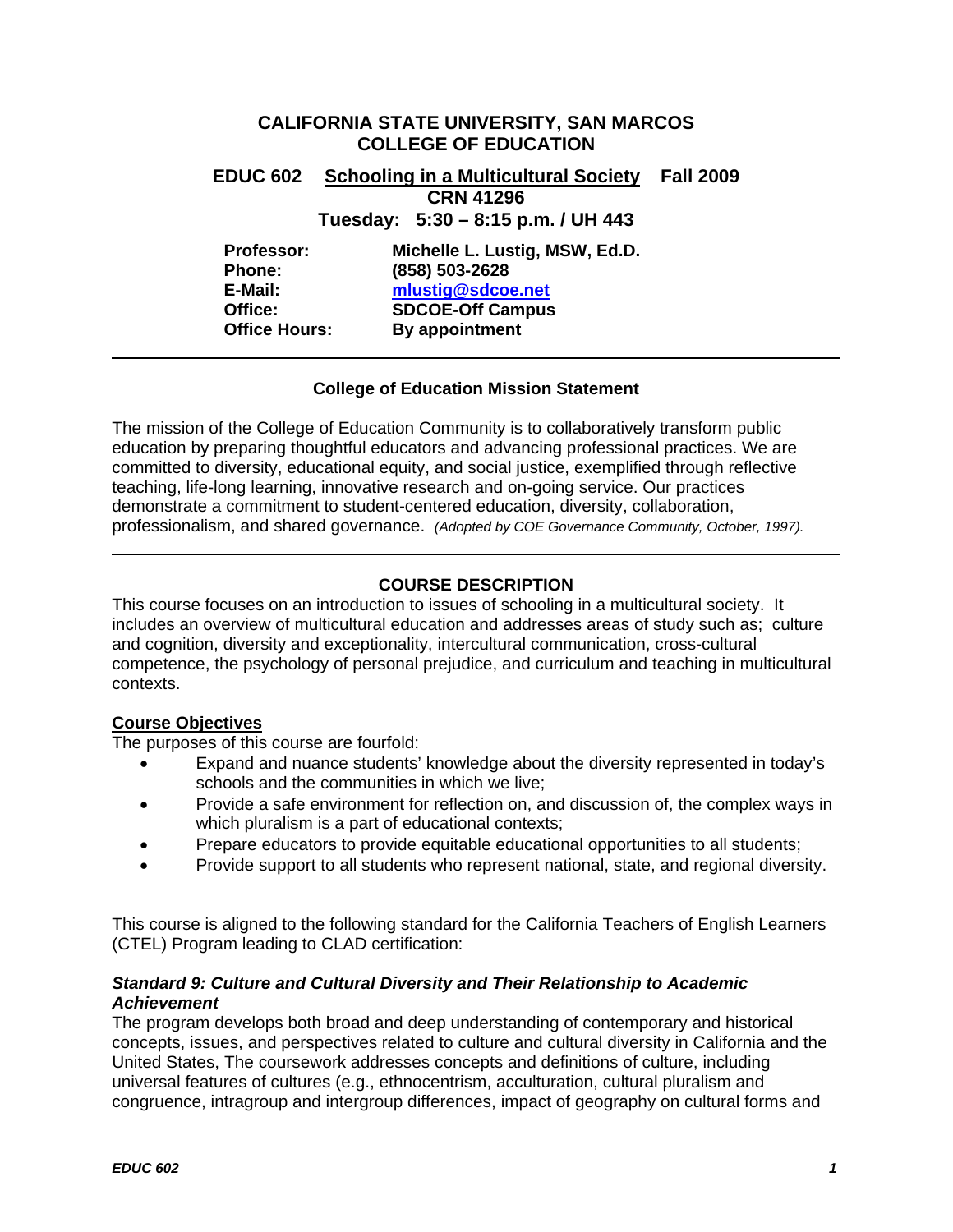practices). The coursework requires candidates to explore how cross-cultural contact and acculturation are affected by issues of power and status, psychological and social-emotional issues, and by social and economic factors. The program requires candidates to develop an understanding of major demographic trends related to linguistic and cultural diversity, as well as current trends and features of migration and immigration in California and in the United States. The coursework teaches candidates to develop conceptual understanding and requires them to demonstrate applied knowledge of cultural similarities and differences in communication styles, strategies for fostering positive crosscultural interactions among culturally diverse students, and challenges involved in cultural contact. The coursework also requires candidates to analyze how this knowledge can be directly applied to instruction of English Learners in order to support student development and learning.

# *Standard 10: Culturally Inclusive Instruction*

The program provides candidates with conceptual understanding of culturally inclusive instruction and the important role that culture plays in school and classroom settings, and teaches candidates strategies on how to acquire in-depth knowledge of English learners' home cultures and cultural experiences. The program requires candidates to examine their own cultural beliefs, attitudes, and assumptions and how this assumptions impact student learning and achievement. The coursework has candidates demonstrate how to apply this knowledge to create culturally inclusive learning environments in the classroom and school (e.g., setting high expectations for all students, having high levels of respect for cultural and linguistic diversity). The program teaches candidates how to apply culturally responsive practices that involve families and the community in decision-making processes and in students' learning. The program requires candidates to demonstrate understanding of the features, goals, and outcomes of different approaches to multicultural curriculum and how to implement strategies that reflect an inclusive approach with regard to students cultural and language backgrounds. Candidates are taught how to apply knowledge of culturally influenced learning styles and to apply knowledge of English learners' cultural backgrounds and experiences to instructional planning and implementation.

# **GENERAL CONSIDERATIONS**

### **Outcomes and Standards**

The context for, and scope of this course is aligned with standards for multicultural education as articulated by the National Council for Accreditation of Teacher Education (NCATE), the Interstate New Teacher Assessment and Support Consortium (INTASC), and the National Board for Professional Teaching Standards (NBPTS). Emphasis is placed on learning outcomes (what you know and can demonstrate) rather than on inputs (putting in "seat time", meeting minimum criteria for assignments, checking off tasks and activities), and how these outcomes correspond to your potential to enhance student learning as a teacher.

### **Ability**

Every student has the right to equitable educational consideration and appropriate accommodation. Students having differing ability (mobility, sight, hearing, documented learning challenges, first language/English as a second language) are requested to contact the professor at the earliest opportunity. Every effort will be made to accommodate special needs. Students are reminded of the availability of Disabled Student Services, the Writing Center, technology assistance in the computer labs, and other student support services available as part of reasonable accommodation for special needs students.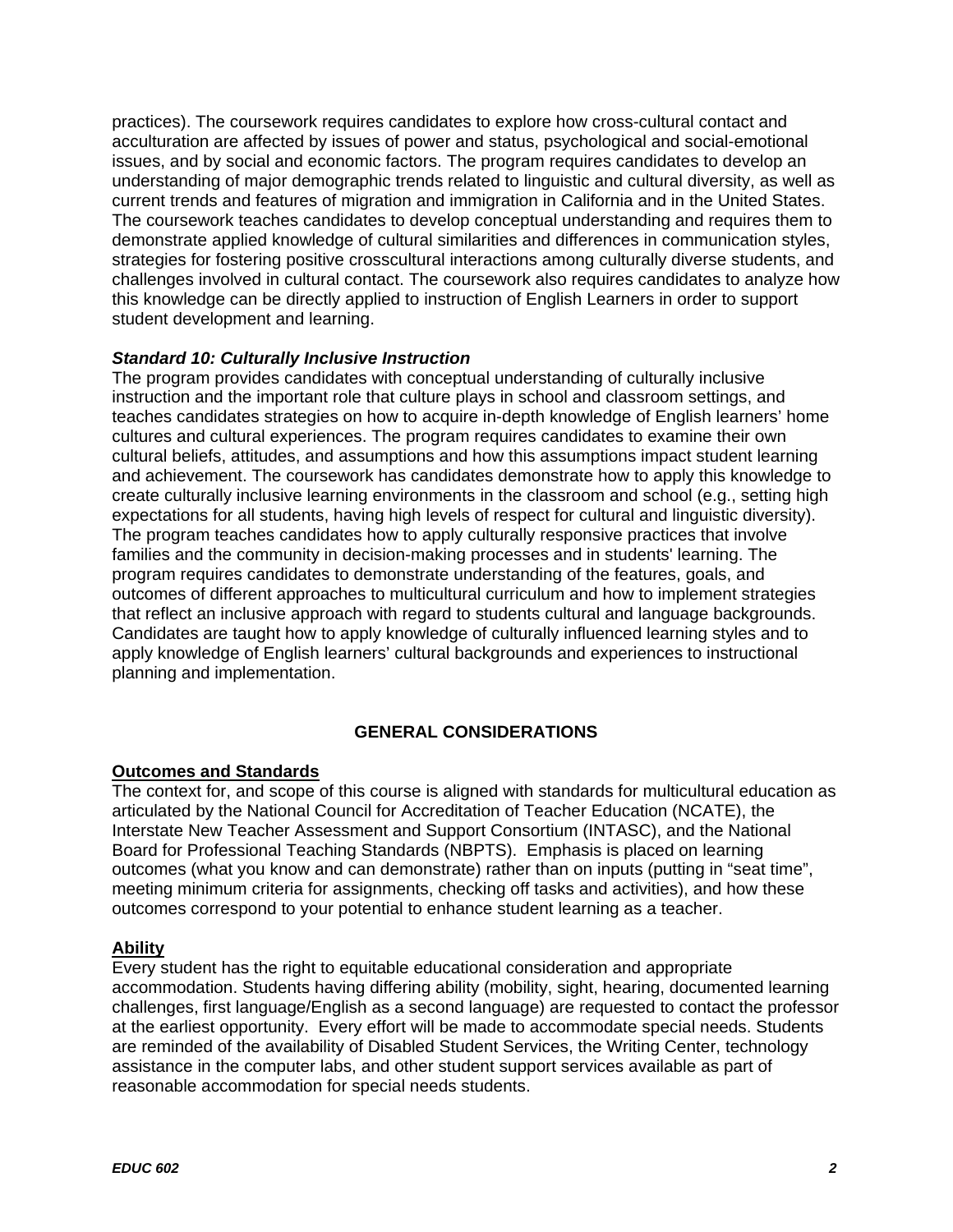## **Students with Disabilities Requiring Reasonable Accommodations**

Students are approved for services through the Disabled Student Services Office (DSS). This office is located in Craven Hall 5205, and can be contacted by phone at (760) 750-4905 or TTY (760) 750-4909. Students authorized by DSS to receive reasonable accommodations should meet with their instructor during office hours or, in order to ensure confidentiality, in a more private setting.

## **Academic Honesty**

It is expected that each student will do his or her own work, and contribute equitably to group projects and processes. If there is any question about academic honesty, consult the University Catalog.

# **Appeals**

Every student has the right to appeal grades, or appeal for redress of grievances incurred in the context of any class. Disputes may be resolved informally with the professor, or through the formal grades appeal process. For the latter, consult Dr. Kelly, Associate Dean.

### **College of Education Attendance Policy**

Due to the dynamic and interactive nature of courses in the College of Education, all students are expected to attend all classes and participate actively. At a minimum, students must attend more than 80% of class time, or s/he **may not receive a passing grade** for the course at the discretion of the instructor. Individual instructors may adopt more stringent attendance requirements. Should the student have extenuating circumstances, s/he should contact the instructor as soon as possible. (*Adopted by the COE Governance Community, December, 1997*).

#### **Writing**

In keeping with the All-University Writing Requirement, all 3 unit courses must have a writing component of at least 2,500 words (approximately 10 pages) which can be administered in a variety of ways.

# **COURSE REQUIREMENTS**

This course is structured as a graduate-level seminar. The success of a seminar is dependent upon each and every participant being prepared. My role will be to "**facilitate**" and to intervene as necessary to prompt a topic. **I do not intend to lecture each week**, or to be the focus of the class. You will work to develop **your knowledge base** through the readings, discussions and presentations.

### **Required Texts**

- Barr, R.D. & Parrett, W. H. (2007). The Kids Left Behind: Catching Up the Underachieving Children of Poverty. Bloomington, IN. The Solution Tree. ISBN1-932127-90-9
- Ooka Pang, V. (2005). Multicultural Education: A Caring-Centered, Reflective Approach. Second Edition. Boston, MA: McGraw Hill. **ISBN 0-07-282788-2**

Selected other readings will be assigned in class.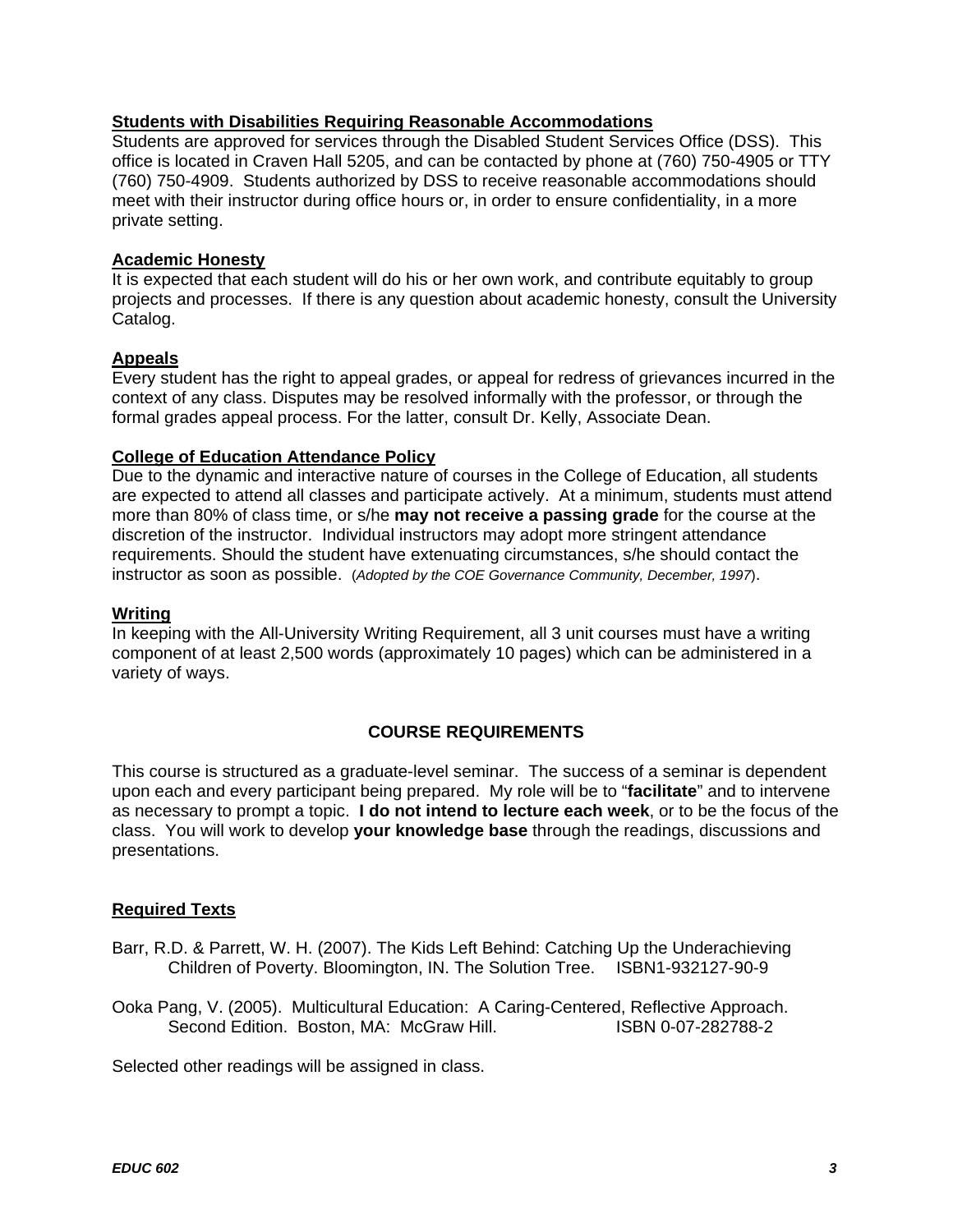# **Recommended Reading**

Nieto, S. (2003). *What Keeps Teachers Going?* New York, NY: Teachers College Press. ISBN 0-8077-4311-9

Wink, J. (2004). *Critical Pedagogy: Notes From the Real World*. Third Edition. Boston, MA: Allyn & Bacon. **ISBN 020541818X** 

# **Grading Policy**

All assignments are due on the dates indicated below. Assignments turned in late will not receive full credit. Please manage your time and plan accordingly. Assignments must be typewritten, double-spaced and with standard margins unless completed in class. It is expected that all assignments will reflect university level composition.

The following grading scale will be used:

| $92 - 100$ A: |       | $82 - 87$ | B:      |
|---------------|-------|-----------|---------|
| 90 – 91       | - A-: | $80 - 81$ | В-      |
| 88 - 89       | – B+: | 79-below  | Failing |

# **DESCRIPTION OF ASSIGNMENTS**

# **1.** Attendance and Class Participation **10 points 10 points**

You are expected to attend all class sessions and participate actively in discussions and activities both on-line and in-class. In order to do so, you are expected to complete all required readings by the assigned date. *Missing more than one class requires a lowering of your grade.* Being consistently late and/or leaving class early can also lower your grade. These measures should be viewed as taking appropriate individual responsibility for one's own learning in a democratic, collaborative and reciprocallearning environment.

# **2. Discussion Leader 10 points**

Individually, students will lead a class discussion on assigned readings, choosing the aspects they wish to highlight in the readings for the discussion. *Each student will turn in written questions they will use to lead their discussion.* This is not intended to be a summary of the entire chapter. The entire class is responsible for the material in the chapter. The discussion leader will provide the area of focus for the class discussion. Questions should be emailed to the instructor no later than the Monday night prior to class Students may be asked to be discussion leaders multiple times during the semester (approximately 30 minutes).

# **DUE: Throughout the course, to be determined on the first night of class.**

### **3.** "Hot Topics" in Education **10 points 10 points**

Individually, students will have the opportunity to present a "hot topic" in the area of multicultural education / social justice and equity of their choosing to the class. You might consider a hot topic that is going on at your school site (for example, the achievement gap) and look at what is being said about this topic from multiple perspectives. Information provided in your presentation may help class members clarify the direction of their annotated bibliography or impact their social justice action plans.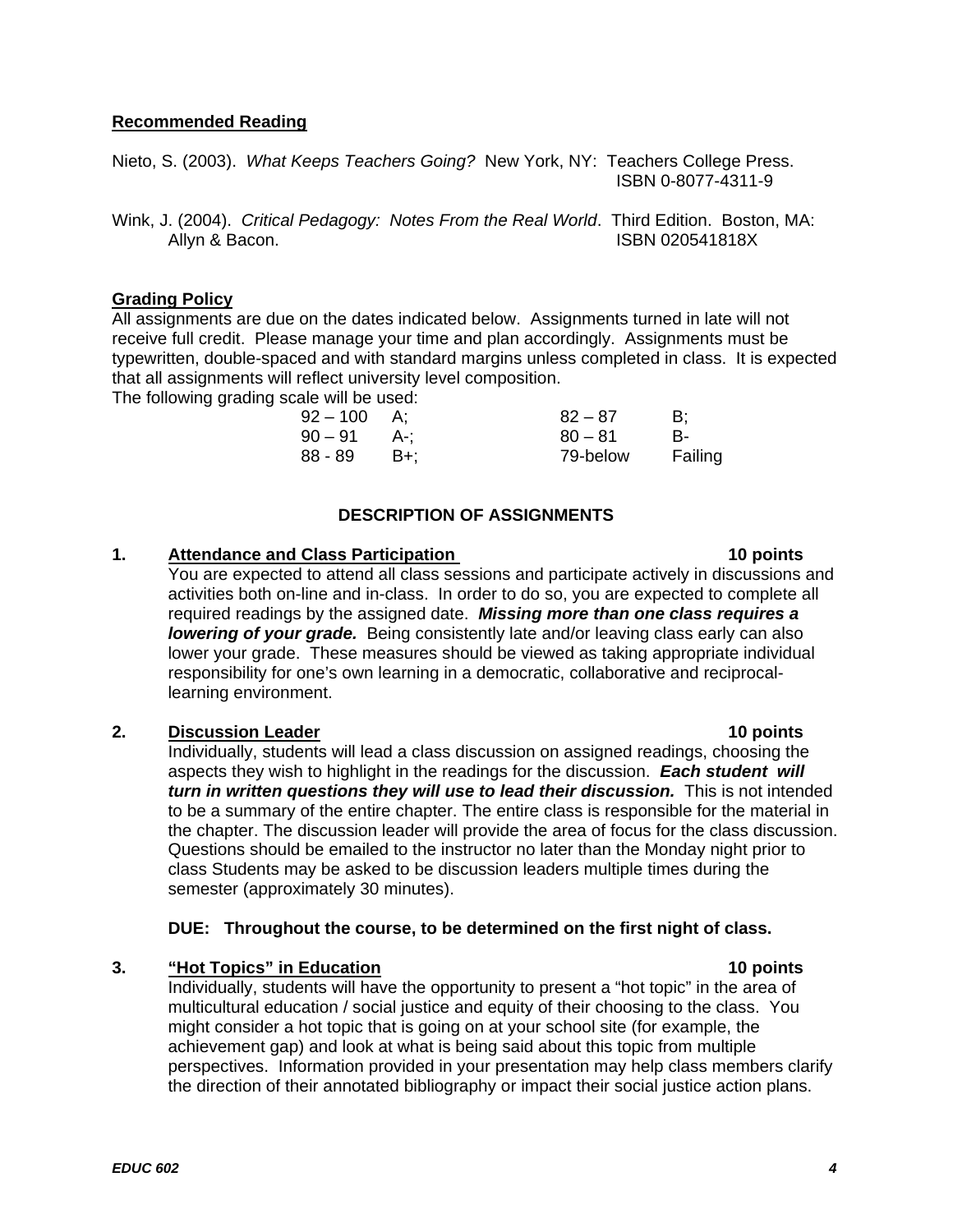Each student or pair will prepare a 20-30 minute presentation and discussion for the class based on the selected topic.

You can find ideas for hot topics on the following websites:

San Diego Union Tribune **Education Week** www.signonsandiego.com www.edweek.com

www.nctimes.com

Rethinking Schools Teaching Tolerance www.rethinkingschools.com www.tolerance.org

North County Times<br>
We california Department of Education<br>
We calculate the www.cde.ca.gov

**DUE: Session 6 and 7** 

# **4. Multicultural Resources / Annotated Bibliographies 20 points**

Students will work individually or in pairs to collect multicultural resources related to your area of emphasis. The multicultural resources you collect can be used as a basis for your thesis or project, or can focus on a specified topic which you and your colleagues can use in your classrooms, schools, and communities. Students will write an annotated bibliography for each resource using APA-style reference format, and including a brief summary. Each student will collect 3-4 resources (minimum), and share his/her annotations with everyone in the class on Web ct.

# **DUE: Session #9**

# **5.** ELD Literacy Intervention Plan **1996 1997 120 Points 20 Points**

The purpose for this assignment is for you to look at student achievement of culturally and linguistically diverse students over time to determine what happens to students within a system. The purpose is not to examine and criticize your school district. It is to look at opportunities made available to or denied children who are culturally and linguistically diverse.

# **Components of the project**

 *Population:* Select a group of ethnically and linguistically diverse students in a grade level who have attended your school for at least three years. Do a review of their school history and success or lack of success.

*Data collection*: Consider the following:

- What do you know about the students' cultural and language backgrounds? Are there any social, economic and/or political factors you can identify that may impact the students' instruction?
- Testing process when the students entered school. Were they tested? Which test was used? Tested in their primary Language? In English? What were the scores? What do the scores mean?
- Placement issues. Where were the students placed? What kinds of classrooms?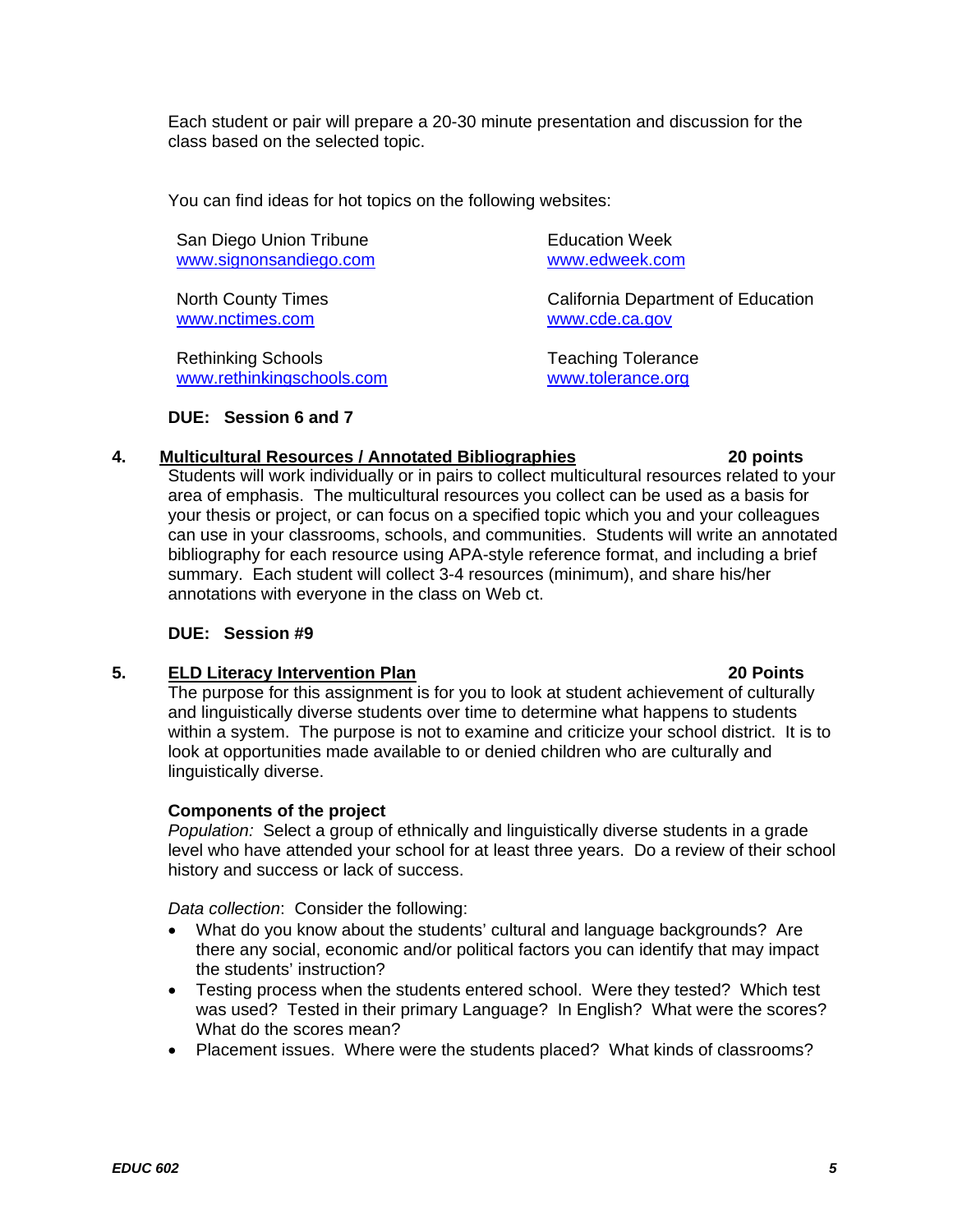- Services received: What kind of services did the students receive? Were any referred to Special Education? Why? Are any in the SST process? Why? How many have been placed in special education?
- Re-classification: Were the students ever re-classified? What process was followed and is typically followed in your district?
- Look at the grades the students received over three years and look for patterns in terms of achievement. Match the history of each student with his/her present achievement. Are there differences? What growth occurred? Have their CELDT scores increased? Plateaued?
- Analyze the data that you have collected and discuss how these students have progressed through the system.
- Factors of retention: Were these students retained? How many? Why?

# *Written Assignment*:

Develop a literacy (listening, speaking, reading and writing) plan for these students. Your literacy plan should include the following information:

- 1. A description of the students including the data you collected about their cultural and language backgrounds, their families, their testing, their placements, etc.
- accountability will be necessary to ensure equal access and success? 2. A literacy plan based on the data you collected. What would you do to ensure equal access to grade level curriculum for these children? How will the state adopted materials be used to support academic growth? What additional support do these students need? How will you ensure that will happen? What support and
- 3. A description of how you will communicate your literacy plan to the students' families.
- 4. A reflection of what you learned about yourself (cultural beliefs, attitudes and assumptions) while developing your literacy plan in regards to the English learners and their families.

## *Successful completion of this assignment fulfills CTEL requirements for Standards 9 and 10. Students must post this assignment to their CTEL Portfolio as evidence they have met these standards.*

*This assignment fulfills the requirement for the "Add On" Level I Mild/Moderate and Moderate/Severe Education Specialist Credential for candidates who do not hold a SB 2042 preliminary credential or a CLAD certificate to fulfill CCTC requirements to authorized the candidate to provide to English learners 1) instruction for English language development and 2) specifically designed content instruction delivered in English.* 

*This assignment fulfills the requirements for Literacy masters students in who are taking EDUC 602 in lieu of EDUC 627.* 

### **DUE Session #11**

### 6. Critical Pedagogy/Social Justice Action Plan **1988 1988** 30 Points

Your final project is to develop an individual professional action that specifically addresses your new understandings of critical pedagogy in relation to schooling in a multicultural society. Hopefully our readings of critical pedagogy will bring to the table new questions and concerns about your classroom, your students, your school, your district, or your overall professional work. Based on these questions, develop a specific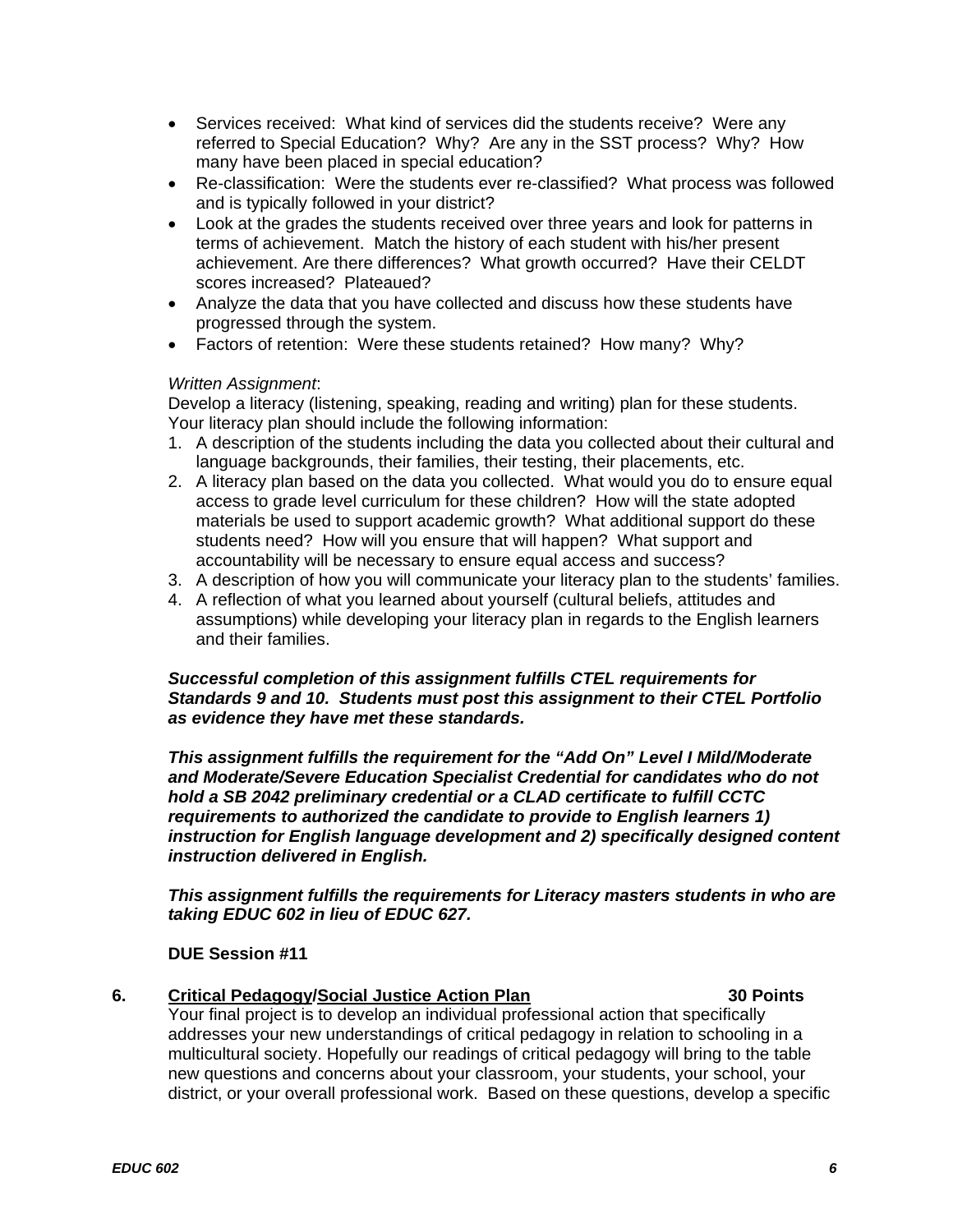action plan that you could enact in your professional role. Our discussions throughout the semester should help you identify issues about your classroom, your students, your school, your district, the community and/or your overall professional work. Based on the issue you "name," you will develop a specific action plan that you can enact as a professional educator working towards social justice and equity.

Your action plan will be broken up into several parts which make up the writing process the brainstorm, draft, and a 2-3 page final. The 2-3 page **final paper** will discuss this action plan. Our final session will consist of presentation of these action plans.

### **DUE: Session #15**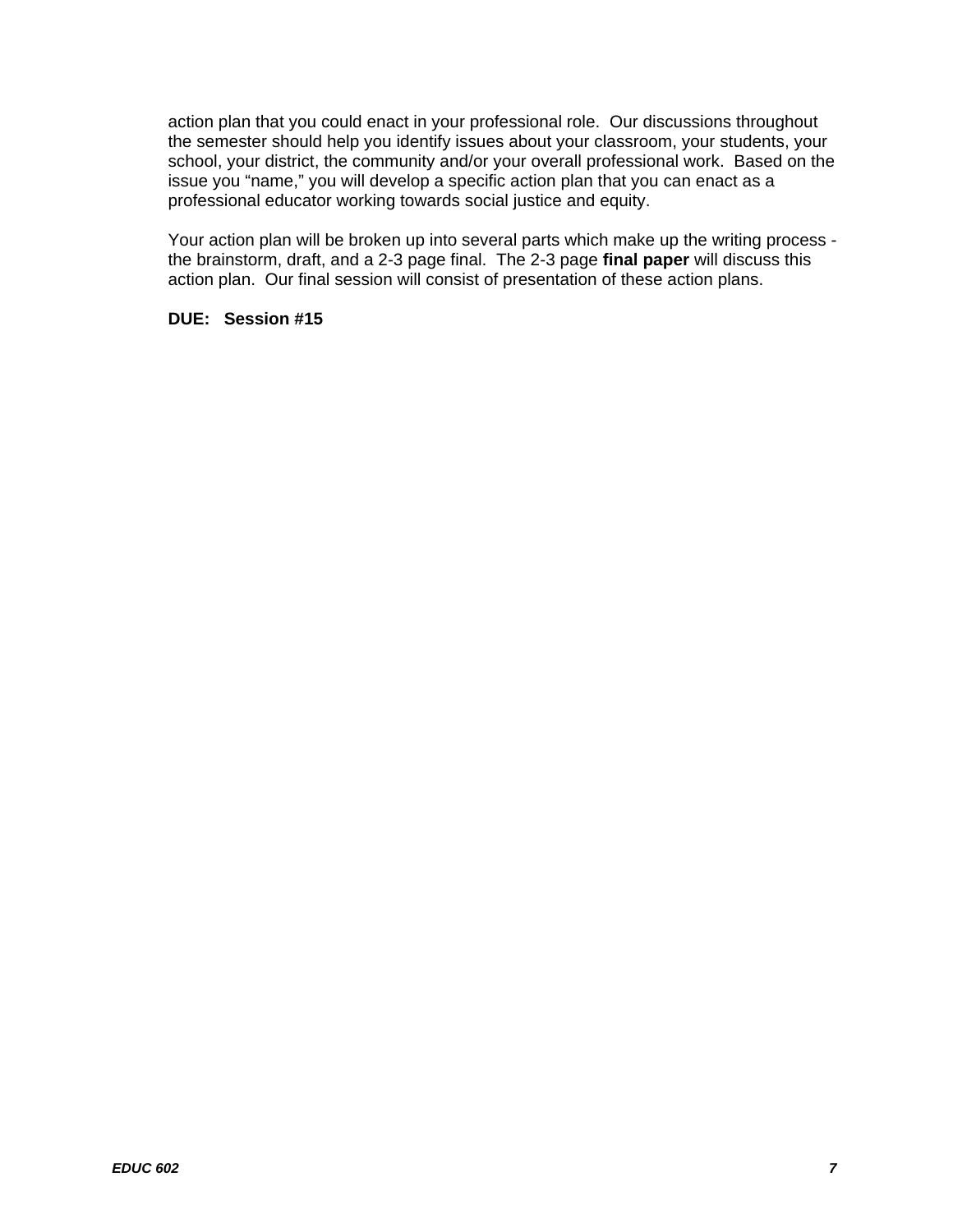# **WEEKLY READINGS / TOPICS**

NOTE: Assigned readings MUST be brought to ALL class sessions.

### **Session #1 9/1/09 Multicultural Education and Identity Exploration**

Introductions / Syllabus Overview/Course Expectations/COE Mission Statement Conceptions / Misconceptions of Culture and Multicultural Education Identity Exploration

### **Please download the syllabus from the COE Website**

*Due next class:* Ooka Pang: Chapters 1-2

**Assignment: Log onto Web CT and complete a post to respond to the following question:** 

**When have you experienced some type of discrimination in your life? If you have NEVER experienced discrimination, please discuss why you think this is the case.** 

**In addition, prior to class on 9/8/08 please respond to at least 2 of your classmate's responses.** 

#### **Session #2 9/8/09 Caring Centered Teaching and Multi Cultural Education**

Discussion Leader presents Ooka Pang chapter 1 & 2.

White Privilege: In class reading and response activity.

**Due Next Class: Ooka Pang: Chapters 3-4** 

### **Sessions #3 9/15/09 Exploring Biases / The Challenge of Change**

Discussion Leader presents Ooka Pang Chapters 3-4

*In class assignment:* 

Data Café: Who Are Our Students? – Class participants analyze state, county, and local district English learner program data (i.e., SDAIE vs. ELD) to understand service options for English learners and knowledge of first and second language acquisition and how language literacy connects to second language.

Review of state and federal laws related to English learners, including students eligible for special education

*Due next class:* Ooka Pang: Chapters 5-6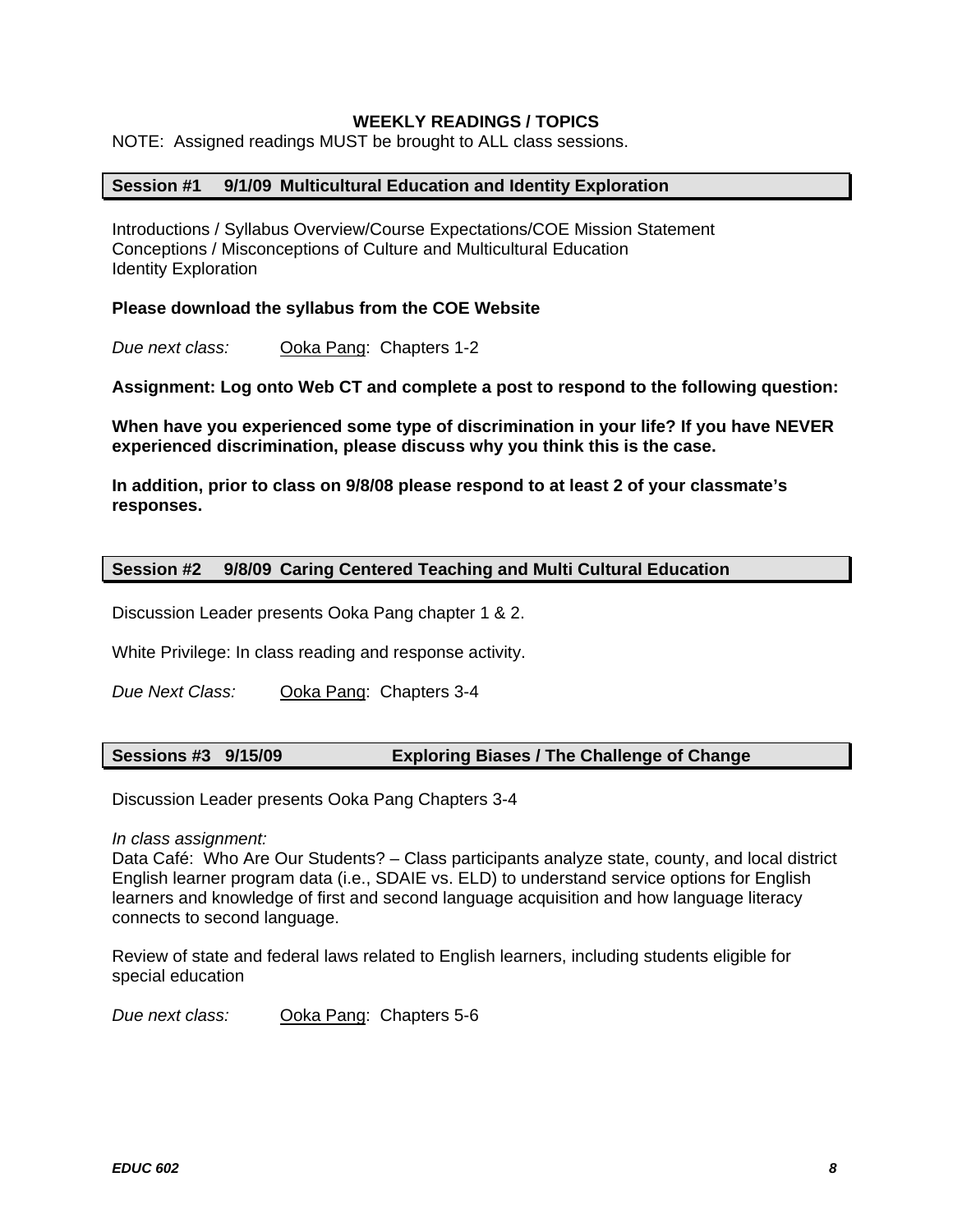## **Sessions #4 9/22/09 Exploring Biases / The Challenge of Change**

Discussion Leader presents Ooka Pang Chapters 5-6 **NOTE: please do not include a discussion question on homophobia in your questions. Our guest speaker will explore this topic with the class.** 

Presentation from Susanne Terry, MPH: "Protecting LGBT Youth in our Schools"

Exploring Our Own Biases Prejudices and Stereotypes

*Due next class:* Ooka Pang: Chapters 7-8

#### **Sessions #5 9/29/09 The Challenge of Change / What Can I Do?**

Discussion Leader presents Ooka Pang Chapters 7-8 Hidden Curriculum School Cultures Foster care

**Due next class:** Ooka Pang: Chapters 9-10

#### **Hot Topics Presentations**

### **Sessions #6 10/06/09 The Challenge of Change / What Can I Do?**

Discussion Leader presents Ooka Pang Chapters 9-10

#### **Hot Topics Presentations**

*Due next class:* Ooka Pang: Chapters 11-12

#### **Hot Topics Presentations**

#### **Sessions #7 10/13/09 Caring Centered Multicultural Education**

Discussion Leader presents Ooka Pang Chapters 11-12

#### **Hot Topics Presentations**

Critical Pedagogy Caring-Centered Multicultural Education Reflective Teaching

*Due next class:* Barr & Parrett: Chapters 1-2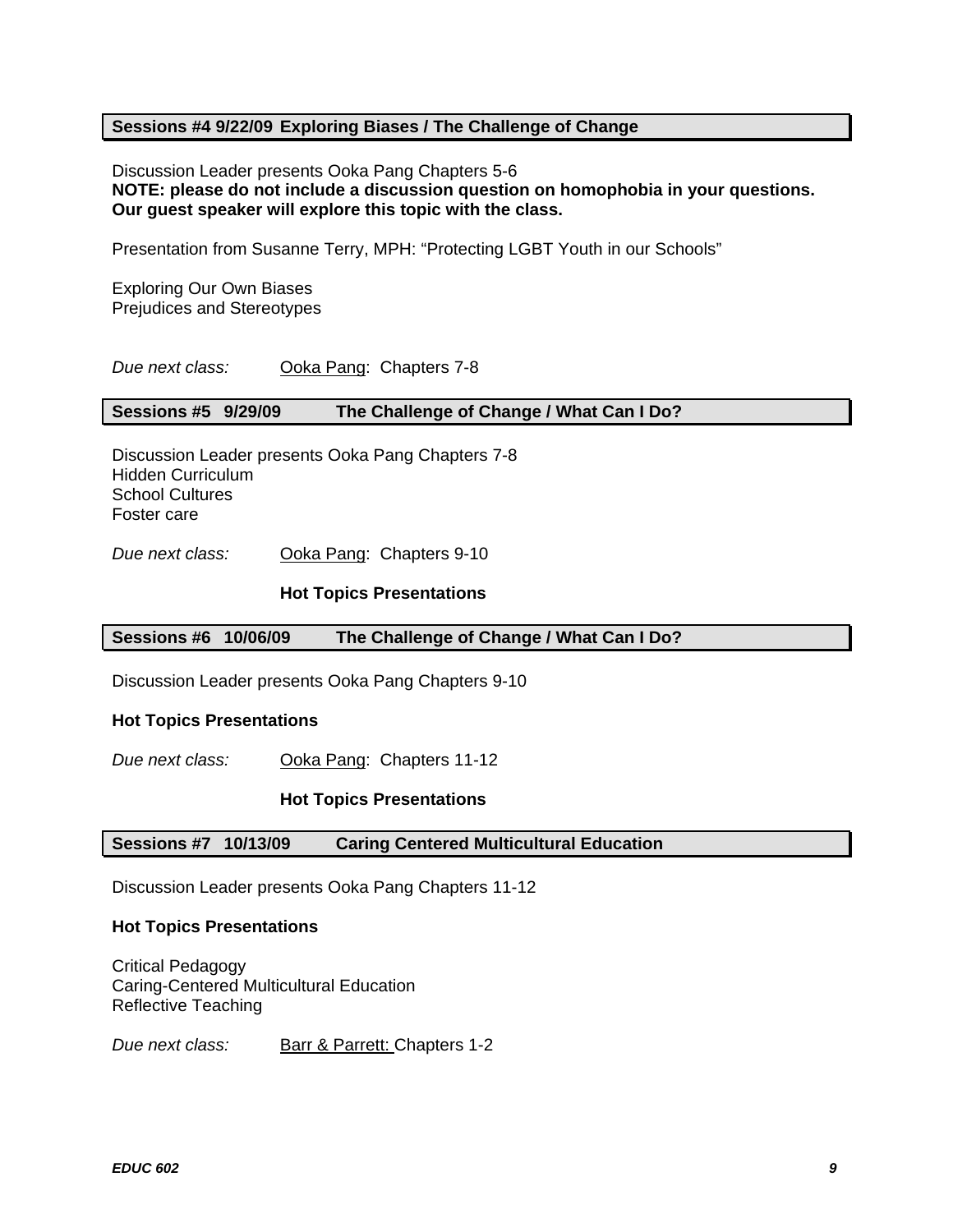## **Sessions #8 10/20/09 Public Education: Then and Now**

Discussion Leader presents Barr & Parrett Chapters 1-2 Schools, society and Children of Poverty Social Justice in an unjust world

## *Due next class:* **Annotated Bibliographies**

### **Sessions #9 10/27/09 Critical Pedagogy ONLINE-Web-CT**

Independent Work on Course Assignments

Peer Group Work – Review and Analyze Annotated Bibliographies. Be prepared to discuss what you gleaned from them during the next class session.

*Due next class:* Barr & Parrett Chapters 3-4 Initial Drafts –if you would like feedback (this is optional) 4 Week ELD Literacy Intervention Critical Pedagogy / Social Justice Action Plans

**Sessions #10 11/03/09 Closing the Achievement Gap: What Works?** 

Discussion Leader presents Barr & Parrett Chapters 3-4

*Due next class:* Barr & Parrett: Chapters 5-6

### **4 Week ELD Literacy Intervention**

# **Session #11 11/10/09 Engagement and Expectations: Communities, Students and Parents.**

### **Turn in 4 Week ELD Literacy Intervention**

Discussion Leader presents Barr & Parrett Chapters 5-6

Culturally Relevant Curriculum Teaching English Learners Critical Pedagogy / Social Justice Action Plans Group Work Multiple Perspectives of Multicultural Education

*Due next class:* Barr & Parrett: Chapters 7-8